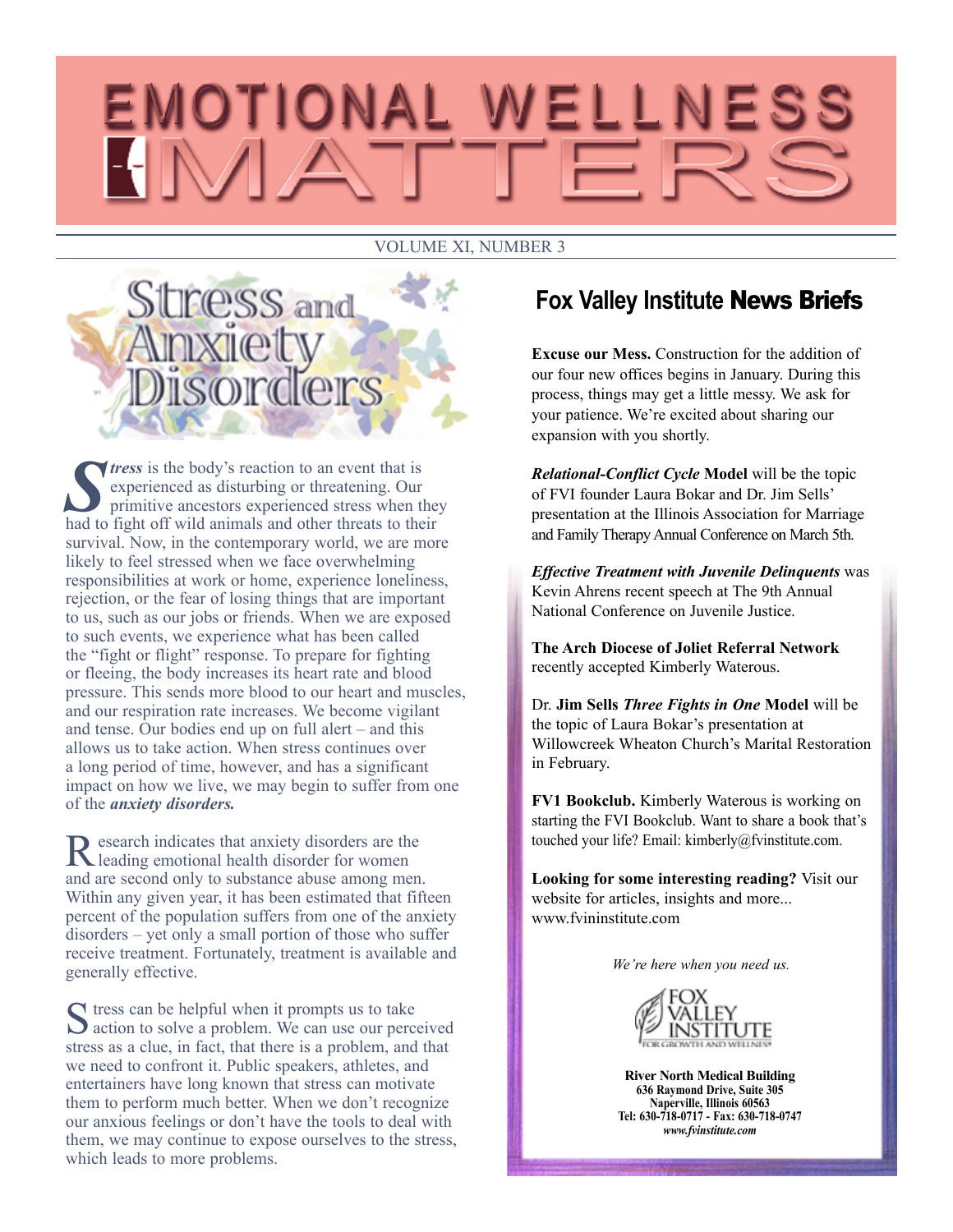Prolonged stress is demanding on our bodies and our lives in general. The constant state of "fight or flight" may cause heart palpitations, dizziness, trembling or shaking, increased blood pressure, sweating, choking, high stomach acidity, nausea, chest discomfort, or muscle spasms. We may feel detached or out of touch with reality or think we are dying or going crazy. There is evidence that prolonged stress can lead to heart disease and a compromised immune system. Stress depletes our energy and interferes with concentration. We may become abrupt with other people and engage in emotional outbursts or even physical violence. Our relationships and job security may be jeopardized. People who experience prolonged stress are more prone to self-destructive behaviors such as drug and alcohol abuse.



An anxiety disorder is longer lasting than normal anxiety, is more intense and can lead to fears that interfere with the ability to function in daily life. Here are some of the more common types of anxiety disorders –

**Generalized anxiety disorder** occurs when a person has endured for at least six months a state of being excessively worried, feeling on edge continually, having sleep difficulty, and finding it hard to experience pleasure and relaxation. The symptoms include restlessness, irritability, difficulty concentrating, feeling easily fatigued, and muscle tension. This diagnosis is not accompanied by phobias, obsessions, or panic attacks.

**Agoraphobia**, which affects about five percent of the population, is the most prevalent of the anxiety disorders. People who suffer from agoraphobia are afraid of finding themselves in situations where escape would be difficult or help might be unavailable. They suffer from panic disorders in certain situations and then, over time, develop a fear of finding themselves in these situations. Common situations include using public transportation (subways, airplanes, trains), being at home alone, crowded public places (such as restaurants, grocery stores, etc.), and enclosed or confined places such as tunnels, bridges, or classrooms.

*Post-Traumatic Stress Disorder* can happen if a person has been through a serious, lifethreatening event, such as a natural disaster, terrorist act, a car or plane crash, rape, assault, or other violent crime. Those with PTSD may for months or years afterward experience repetitive thoughts about the event with an attempt to avoid thinking about it, nightmares, emotional numbness, feelings of detachment, flashbacks, an attempt to avoid activities associated with the event, a loss of interest in pleasurable activities, and other symptoms of increased anxiety.

*<u>Disessive-Compulsive Disorder happens when</u>* stress or chaos in one's world causes a person to think and worry repetitively about something (these are called *obsessions*) or else to engage in repetitive behaviors, like hand-washing or checking on things excessively (these are called *compulsions*). Obsessions are recognized by the sufferer as irrational, but they continue to intrude in the sufferer's thoughts for extended periods of time. Examples of obsessions include images of violence or doing violence to somebody else and insecure thoughts about leaving the lights on or leaving the door unlocked. Compulsions are behaviors that are performed to reduce the anxiety of the obsessions. Examples include excessive hand washing, checking the lights or the stove time and time again, or ritualistic behavior such as counting steps while walking.

**Social Phobia** involves fear of embarrassment in situations where others scrutinize or evaluate your behavior. This usually causes the sufferer to want to avoid these situations, although many simply endure the anxiety associated with these experiences. The most common social phobia is speaking in public, but other forms of this phobia include fear of writing in front of others, fear of crowds, test-taking phobia, fear of spilling food or choking in restaurants, fear of blushing in public, or fear of using public restrooms.

**Phobias** are intense fears and avoidances that occur when a person is exposed to a certain type of situation. These fears are specific to the sufferer and are sometimes unexplainable. Common examples include airplane phobia (fear of flying), elevator phobia, fear of thunder and lightning, animal phobia, acrophobia (fear of heights), doctor or dentist phobia, blood injury phobia, and illness phobia.

*anic Attacks* are described on the back page.

**This newsletter is intended to offer general information only and recognizes that individual issues may differ from these broad guidelines. Personal issues should be addressed within a therapeutic context with a professional familiar with the details of the problems. ©2004 Simmonds Publications: 5580 La Jolla Blvd., #306, La Jolla, CA 92037 Website ~ www.emotionalwellness.com**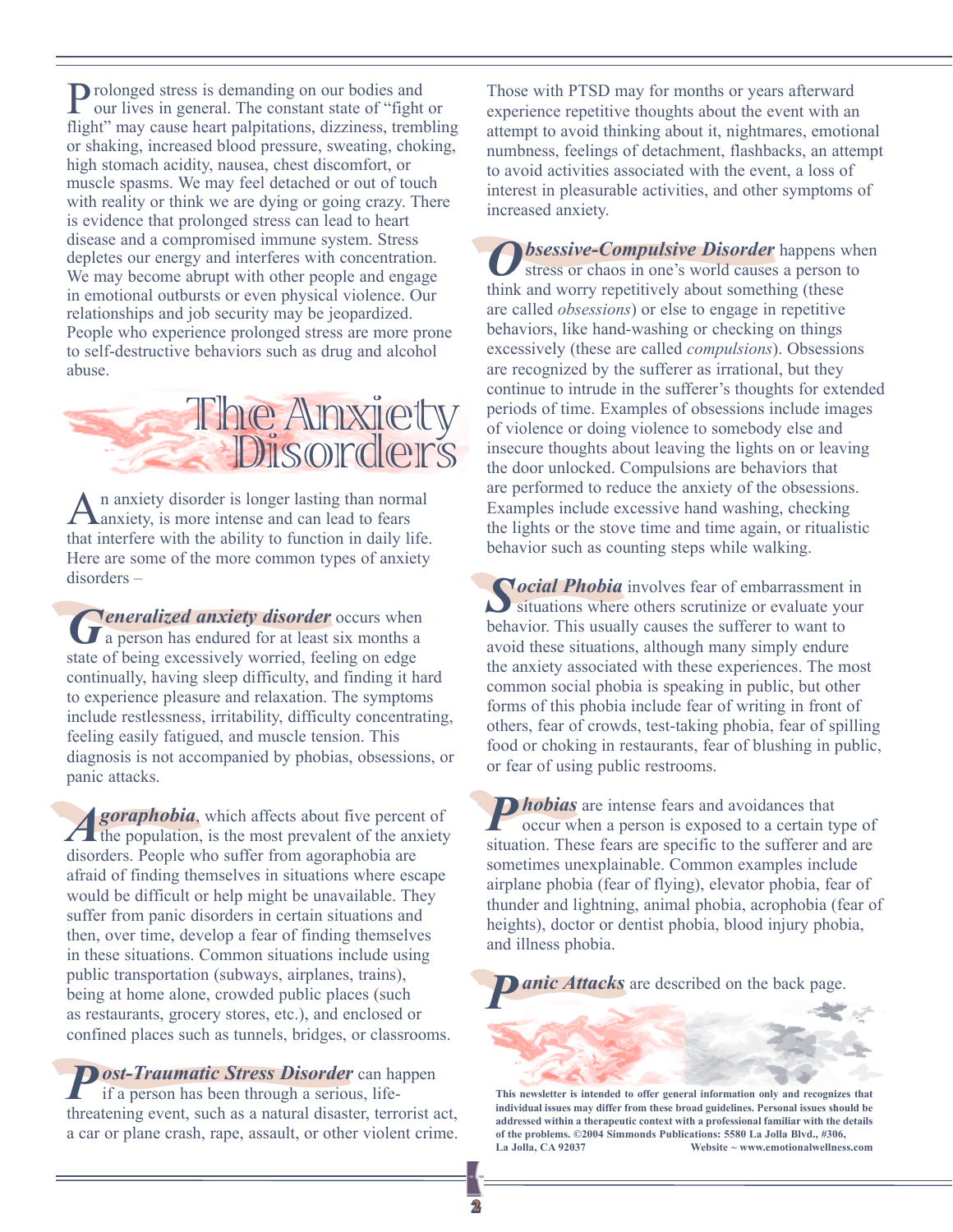## Taking Charge of Anxiety

### Those who deal with anxiety in a positive way usually have:

- a sense of *self-determination*
- a feeling of *involvement in life's experiences*, and
- an ability to change negatives into *positives*.

**Self-determination** refers to a personal ability to control or adapt to the events of everyday living. A great deal of anxiety is perpetuated by how we think about stress itself, and ourselves. Is the anxiety in control of us, or, conversely, can we learn to control

the anxiety? Rather than seeing ourselves as helpless in trying to overcome obstacles, we can begin to define ourselves

WE CAN CHOOSE TO MOVE TOWARD the open doors of life rather than futilely knocking on closed ones.

*positive approach* toward life is one of the main attributes of those who deal well with anxiety. The life process is one of loss and gain  $-$  it's as natural as night and day. When we trust that our losses will give rise to new gains and life experiences, the anxiety and worry associated with loss need not be devastating. For example, the loss of a job can open the door to more satisfying employment and the opportunity for more fulfilling life experiences. The clue is to change our negative thoughts about situations into more positive thoughts – and positive *feelings* will usually follow a change in *thinking*. For example, if a close friend moves away, rather than thinking negatively about how lonely and devastated you will feel, think about the good memories you will always have, how your friendship will leave a positive legacy that will always touch your life, how you can still keep in touch and visit, and how you can now spend your time in new and positive pursuits. There really is no need for overwhelming anxiety in this situation. We can choose to move toward the open doors of life rather than futilely knocking on closed ones.

> The clue to handling stress and anxiety well is to acquire the skills we need to feel empowered. This requires a good, honest exploration into our lives. We need to explore the strengths that we already have for coping with stress,

as well as to learn new skills. A professional therapist has a number of specific techniques for the treatment of stress and anxiety, as well as overall life strategy plans for dealing with these problems and other life experiences. We need to be able both to comfort ourselves and to let others nurture us as well. All of us can learn, with some healthy exploration, to manage anxiety successfully.

#### **Book Recommendations:**

Bassett, Lucinda. *From Panic to Power*. HarperCollins, 1997, 263 pages, \$13.95. ISBN: 0-06–02758-5.

Bourne, Edward J. *The Anxiety and Phobia Workbook* (Third Edition). New Harbinger, 2000, 437 pages, \$19.95. ISBN: 1-57224-223-X.

as problem-solvers. We can remember specific times when we have been successful in solving problems and then define ourselves in those terms. We can learn to trust that we will have success in meeting life's difficulties. When we take this approach, we begin to face problematic situations as challenges which, when resolved, can bring new and exciting opportunities into our lives.

*I* family members into our personal lives and sharing *nvolvement* means opening ourselves up to the world around us and defining ourselves as active participants in life. It means letting friends and our private experiences with others when appropriate. Cultivating a social network serves us well when we are dealing with stressful situations. Talking our way through a crisis in the presence of a supportive listener, rather than holding it in alone, is one of our best ways of gaining helpful feedback, putting the situation into perspective, and sensing that we are not alone. When we lack involvement with others, we often feel vulnerable and may question whether we have the resources to cope with stressful experiences.